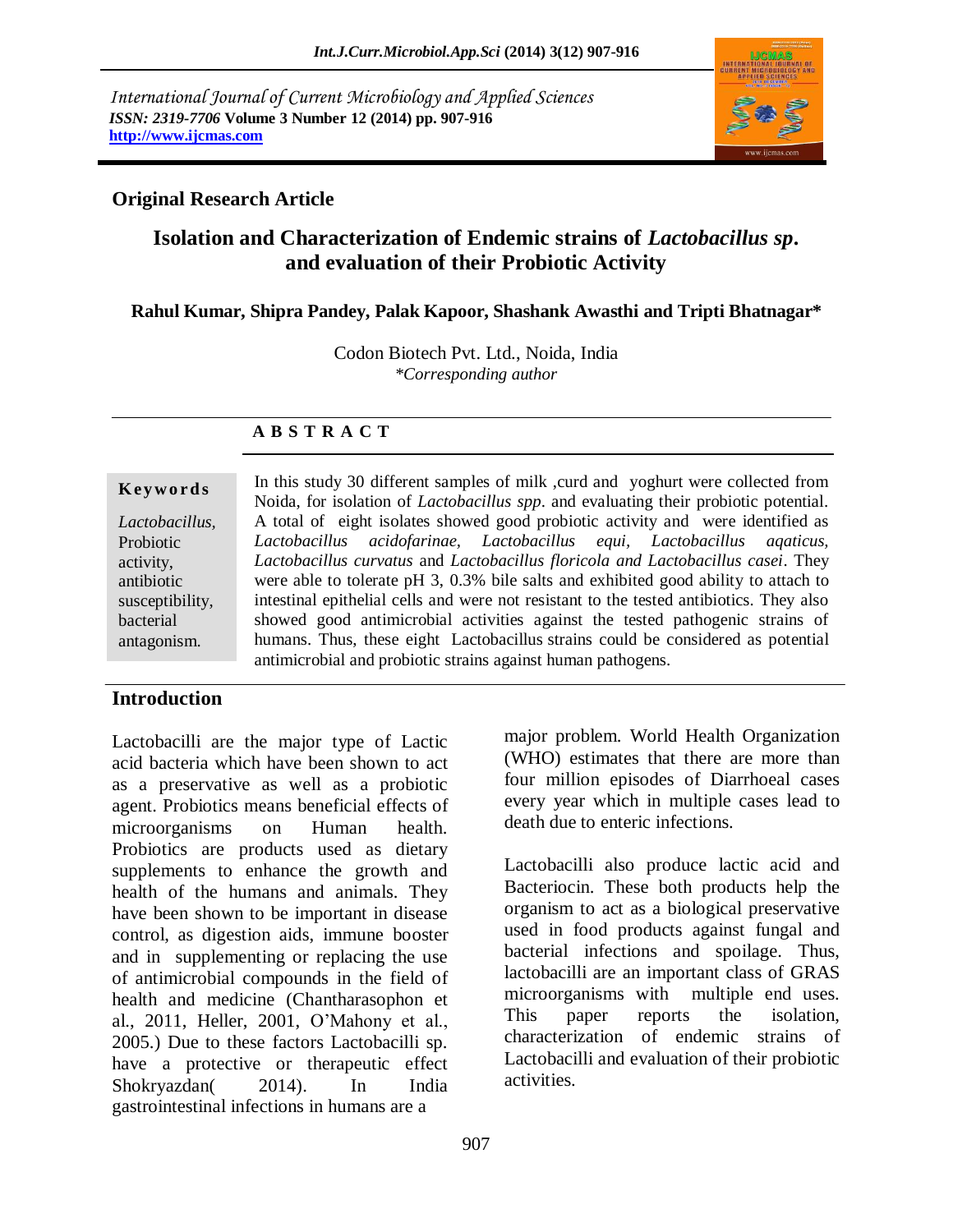# **Materials and Methods**

## **Sample**

For isolation of Lactobacilli strains cow milk, buffalo milk, goat milk and curd were used. These were collected in sterile bottles.

### **Isolation of** *Lactobacillus*

MRS (de Man Rogosa and Sharpe) medium were used for the isolation of *Lactobacillus sp.*Dilutions of the various types of milk were done in sterile water and then they were spread plated on MRS agar plates. The plates were inoculated at both 37 $\mathrm{^{0}C}$  and 25 $\mathrm{^{0}}$ C for 24 to 48 hours. Distinctive colonies having the characteristic appearance as large, white colonies were picked up and studied further.

#### **Identification of isolates**

The isolates were identified initially on the basis of Bergey's Manual of Systematic Bacteriology (Holt *et al*., 1984.) The isolated strains were differentiated on basis of colony characteristics like colour, texture and size of colony and Gram stain. Different Biochemical test were conducted and through Biolog software the lactobacilli strains were identified. The various biochemical test performed were: IMViC, Catalase, Sugar fermentation tests (glucose,fructose, galactose, maltose, mellibiose, lactose, sucrose, raffinose, mannose, arabinose, ribose, amygdalin, adonitol, arabitol, cellobiose, fucose, gluconate, glycogen, glycerol, inositol, trehalose etc) , Gelatin utilization, Casein utilization, Starch Utilization, Urease Test etc.

### **Probiotic Activity Test**

**Production of Bacteriocin from** 

*Lactobacillus sp.***:** A loopful of each of the different *Lactobacillus* culture were inoculated in freshly prepared MRS broth and were incubated for 48 hrs. at  $37^{\circ}$ C. After that the cultured broths were centrifuged at 5000 rpm for 15 min. The supernatant were used as Bacteriocin.

**Antimicrobial activity:** Antimicrbial activity of *lactobacillus* isolates were performed against test organism. Twelve strains that are pathogenic to humans were used as test pathogens to investigate the antagonistic activity of the LAB strains. They were *Escherichia coli* (NCIM 5010), *Enterococcus faecalis* (ATCC 29212), *Staphylococcus aureus* (NCIM 2901) and *Helicobacter pylori* (ATCC 43579) *Enterobacter cloacae* (NCIM 2691), *Enterobacter aerogenes* (NCIM 5139) and *Klebsiella pneumoniae* (MTCC 3040) ,*Candida albicans* and *Bacillus Subtilis*

**Survival in low pH and Bile:** 5ml each of MRS (pH 2.5), MRS containing 0.3% bile salts, and normal MRS, each were inoculated with the different *Lactobacillus* strains. The initial count was around 10<sup>6</sup> cells/ml. As a control, broth without inoculation was used. Changes in optical density at  $620 \text{ nm}$  ( $OD_{620}$ ) were measured on different days after incubation at 37°C. Survival under the different conditions was tested after 4 h of incubation at 37°C and plating of 100 μl of the above broth onto MRS agar.

**Milk technological properties:**  *Lactobacillus* have a very strong property of curdling milk. This is due to the formation of organic acids on fermentation of a carbohydrate source. All the 8 isolates were inoculated with into fresh milk and kept in incubator for 24 hrs at  $25^{\circ}$ C. Change of milk into curd by the *Lactobacilli* strain is also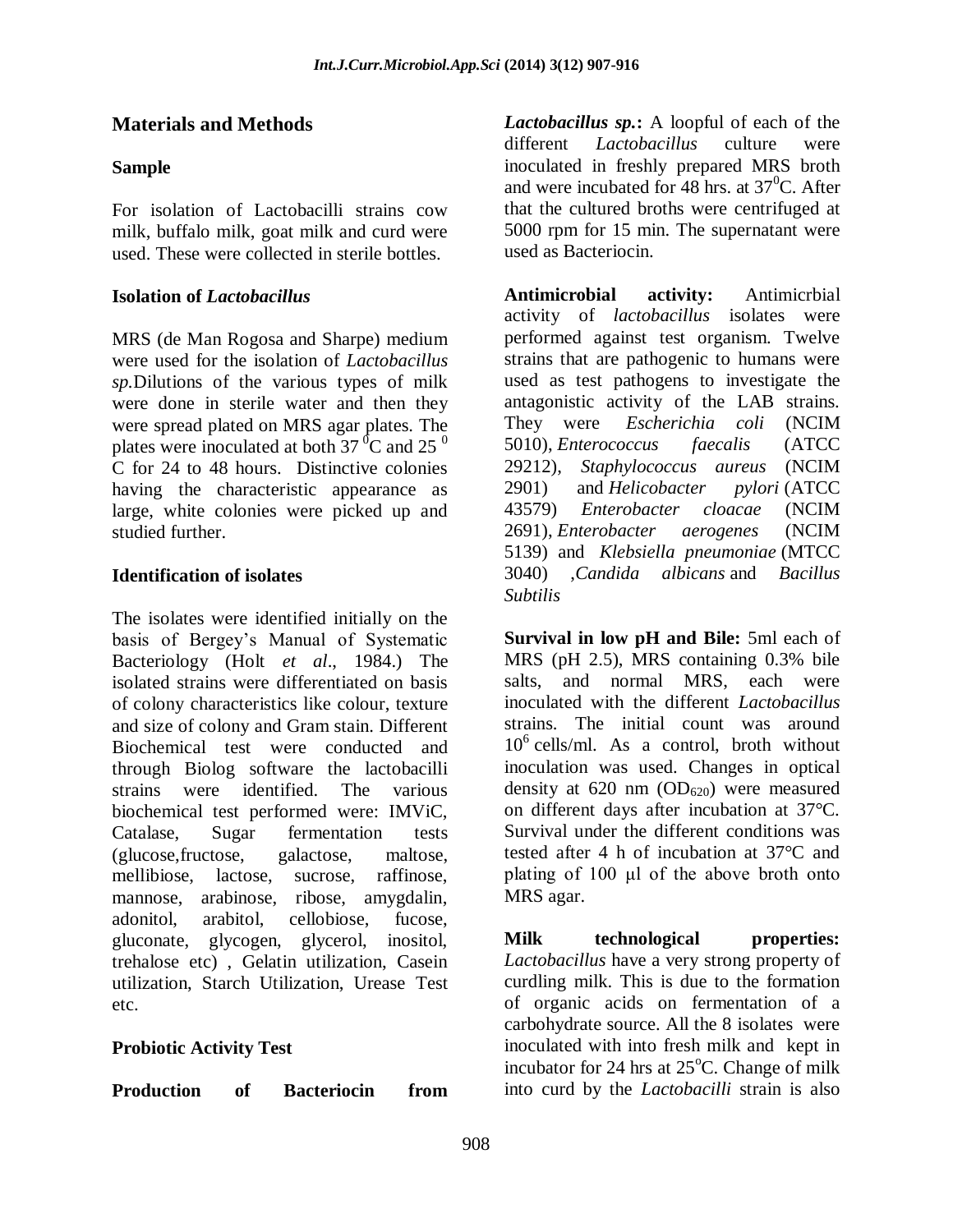considered as an indicator for effective probiotic activity.

**Effect of different salt concentration on bacterial isolates:** The other physiological parameter for growth of a cell is the requirement of sodium chloride, as the physiological saline prevents the cell from osmotic shock. The bacterial strains were streaked in the MRS Agar plates containing different levels of NaCl concentration (2%, 3%, and 6.5%) and kept in incubator at  $37^{\circ}$ C for 24 hrs.

**Antibiotic susceptibility:** Each different antibiotic were mixed in MRS Agar media (25ml) and was poured on petriplate and after that different lactobacillus culture were swabbed on MRS Agar plates. Then these plates were incubated at  $37^0C$  for 24 hrs. The antibiotics resistance activity was also studied by the disc diffusion/ well diffusion methods.

### **Result and Discussion**

**Isolation of** *Lactobacillus* **from different samples-**In the present study 30 different samples of curd, cow milk,buffalo milk, goat milk, were used to isolate *Lactobacillus.* Seven *Lactobacilli* isolates were isolated from these samples.( Table : 1)

**Identification and characterization of bacterial isolates -** The strain were grown on MRS media and gram staining was done for morphological characteristic and further biochemical tests were performed for identification and characterization of bacterial isolates. The results are presented in the Table : 2 show that Isolate 'C' and 'F' were both *Lactobacillus aqaticus, while the other isolates were identified as : (A ) Lactobacillus acidofarinae. (B) Lactobacillus equi, (D) Lactobacillus curvatus (E) Lactobacillus floricola (G)* 

#### *Lactobacillus casei (H) Lactobacillus*

The isolates were identified initially on the basis of Bergey's Manual of Systematic Bacteriology **(Holt** *et al***., 1984.)** The isolated strains were differentiated on basis of colony characteristics like colour, texture and size of colony and Gram stain. Different Biochemical test were conducted and through Biolog software the lactobacilli strains were identified. The various biochemical test performed were: IMViC, Catalase, Sugar fermentation tests (glucose,fructose, galactose, maltose, mellibiose, lactose, sucrose, raffinose, mannose, arabinose, ribose, amygdalin, adonitol, arabitol, cellobiose, fucose, gluconate, glycogen, glycerol, inositol, trehalose etc) , Gelatin utilization, Casein utilization, Starch Utilization, Urease Test etc. Finally the isolate were identified as:

*(A ) Lactobacillus acidofarinae. (B) Lactobacillus equi, (C) Lactobacillus aqaticus, (D) Lactobacillus curvatus (E) Lactobacillus floricola (F) Lactobacillus aqaticus (G) Lactobacillus casei (H) Lactobacillus casei*

### **Probiotic Activity Test**

**Production of Bacteriocin from**  *Lactobacillus sp.***:** A loopful of each of the different *Lactobacillus* culture were inoculated in freshly prepared MRS broth and were incubated for 48 hrs. at  $37^{\circ}$ C. After that the cultured broths were centrifuged at 5000 rpm for 15 min. The supernatant were used as Bacteriocin.

**Antimicrobial activity:** Antimicrbial activity of *lactobacillus* isolates were performed against test organism. Twelve strains that are pathogenic to humans were used as test pathogens to investigate the antagonistic activity of the LAB strains.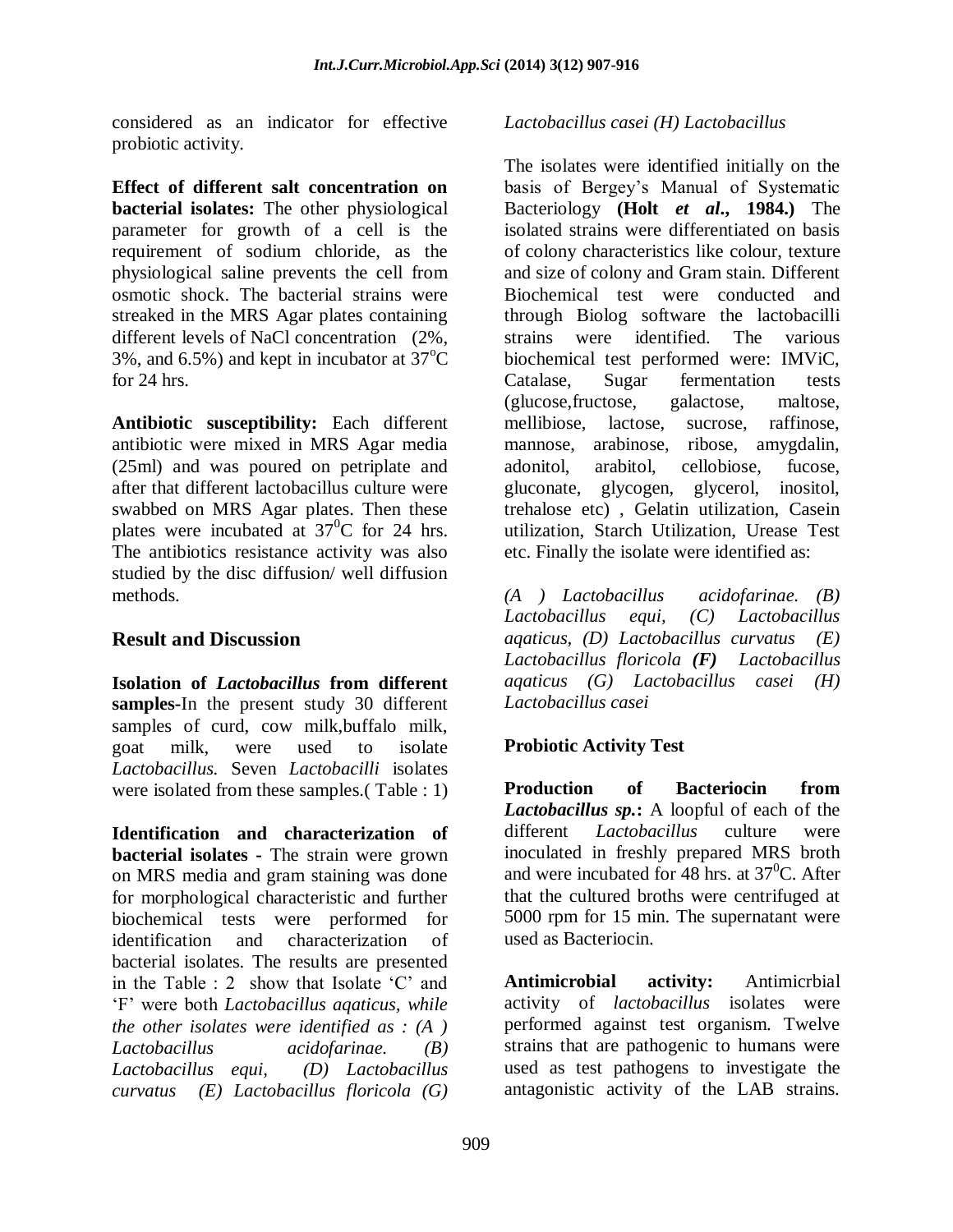They were *Escherichia coli* (NCIM 5010), *Enterococcus faecalis* (ATCC 29212), *Staphylococcus aureus* (NCIM 2901) and *Helicobacter pylori* (ATCC 43579) *Enterobacter cloacae* (NCIM 2691), *Enterobacter aerogenes* (NCIM 5139) and *Klebsiella pneumoniae* (MTCC 3040) ,*Candida albicans* and *Bacillus Subtilis.*

**Survival in low pH and Bile:** All the *Lactobacilli* cultures showed growth positive growth at pH- 3, pH- 4 and pH-5 . All eight Lactobacillus strains showed good tolerance to acid (pH 3), but the level of tolerance varied among the strains. Of the eight Lactobacillus strains, *Lactobacillus acidofarinae., Lactobacillus equi, Lactobacillus aqaticus, Lactobacillus floricola, Lactobacillus casei and Lactobacillus* showed good tolerance of acid conditions. The survival was seen by culturing bacterial isolates on MRS plates having pH 3. In addition to this OD was also taken each day for demonstration of tolerance level. *Lactobacillus acidofarinae* , *Lactobacillus curvatus* and *Lactobacillus* casei I strain showed very high tolerance and cell viability as the OD increased to a higher extent on  $2^{nd}$  and  $3^{rd}$  day. In the other isolates the OD of growth was observed in form of a gradual increase. The graph of acid tolerance is given in Figure :1.

When inoculation was done with bile salts, the growth was observed in all except *Lactobacillus aquaticus*. The results of bile tolerance for all nine Lactobacillus strains and the reference strain are shown in Table 4. All eight Lactobacillus strains exhibited tolerance to 0.3% bile (oxgall). However, the degrees of tolerance varied among the strains. *Lactobacillus acidofarinae* and *L. casei* showed the highest tolerance to bile salt, with an increase in cell viability This indicates that almost all the Lactobacilli isolated have a good capacity to survive in

the gastrointestinal tract of humans.

**Milk technological properties:**  *Lactobacillus* have a very strong property of curdling milk. This is due to the formation of organic acids on fermentation of a carbohydrate source. All the 8 isolates were inoculated with into fresh milk and kept in incubator for 24 hrs at  $25^{\circ}$ C. Change of milk into curd by the *Lactobacilli* strain is also considered as an indicator for effective probiotic activity. The rate of curdling was observed to be different in the isolates. Maximum curdling was observed in isolate D, E and G i.e. in *Lactobacillus curvatus* , *Lactobacillus floricola and Lactobacillus casei.* The difference is shown in Figure 2.

**Effect of different salt concentration on bacterial isolates:** The bacterial strains were streaked in the MRS Agar plates containing different levels of NaCl concentration (2%, 4%, 6.5%) and kept in incubator at  $37^{\circ}$ C for 24 hrs. The results showed that all the bacterial isolates can prevent osmotic shock, survive and grow at the NaCl concentration of 2% and 4% but even at higher concentration of NaCl i.e., 6.5% except for *Lactobacillus acidofarinae,*  all the other *Lactobacilli* isolates were able to survive and grow at a basal level*.* 

**Antibiotic susceptibility:** The Lactobacilli isolates exhibited varied degrees of susceptibility and resistance towards the antibiotics used for testing. Most of the bacterial isolates showed susceptibility towards the antibiotics : tetracycline, streptomycin, ampicillin, gentamycin, oflaxacillin, angifix, ceferoxime, penicillin and amoxicillin. Apart from these *Lactobacillus curvatus* and *Lactobacillus floricola* showed resistanceagainst cephalexime and *Lactobacillus aqaticus* and *Lactobacillus curvatus* showed resistance against roxythromycin only In the present study 30 different samples of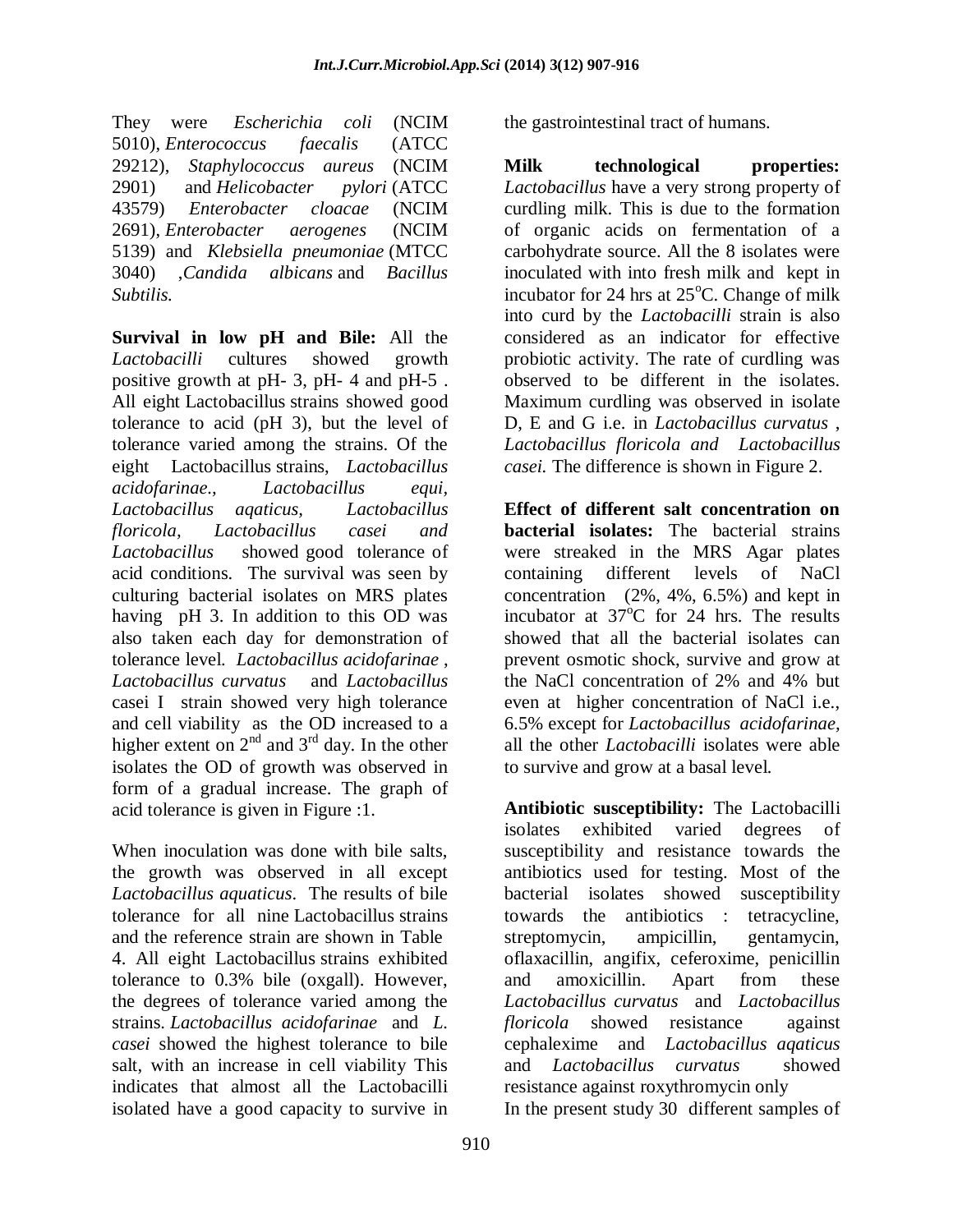locally available curd, cow milk ,buffalo milk and different juices were used to isolate *Lactobacillus* strains*.* From these samples eight *Lactobacilli* isolates were purified, characterized and identified. The five strains were classified on the basis of biochemical tests and were shown to be Isolate 'A' - *Lactobacillus acidofarinae,* Isolate 'B' - *Lactobacillus equi,* Isolate 'C' and 'F' - *Lactobacillus aqaticus,* Isolate 'D' - *Lactobacillus curvatus* and Isolate 'E' - *Lactobacillus floricola,* Isolate 'G' and 'H' - *Lactobacillus casei.* These isolated strains were evaluated for their potential probiotic characteristics and antimicrobial activity against some human pathogens.

For a bacterial isolate to be used as a potential probiotic strain, it is expected to tolerate the condition of the Gastrointestinal tract of humans, in order to be able to provide its beneficial effect on the host. The ability to tolerate acid, bile, and digestive enzymes and to adhere to the intestinal epithelial cells have been considered as good indicator for the survival of a bacterial strain in the Gastrointestinal tract. These characteristics are are important for the preliminary selection of a probiotic strain.

These in vitro selection studies may not be able to totally mimic the actual in situ conditions in the gut ecosystem but they are still the most powerful tools for rapid screening of potential probiotic strains. They permit an enormous level of simplification of the system under study thus allowing a large number of strains to be screened for probiotic property. Dunne et al ( 2001) reported that adoption of proper criteria for the in vitro selection of probiotic bacteria can result in the isolation of strains capable of performing effectively in the GIT. In the present study all the *Lactobacilli* strains isolated showed antibacterial activity against both gram negative and gram positive bacteria like *Escherichia coli*, *Enterococcus* 

*faecalis*, *Staphylococcus aureus* and *Helicobacter pylori Enterobacter cloacae*, *Enterobacter aerogenes* and *Klebsiella pneumoniae* and *Bacillus Subtilis.* The lactobacilli isolates showed very less inhibitory activity against *Candida albicans. Candida* is a pathopgenic yeast which causes diseases in humans. The other bacterial pathogens are mostly gastrointestinal in their presence. In another study by (Saumya et al., 2012) 28 lactobacilli were isolated from different samples and from these only 4 isolates showed antimicrobial effect against different pathogenic bacteria like *S.aureus, Methicillin resistant S. aureus,* and *Pseudomonas aeruginosa.* These strains of *Lactobacilli* showed good activity against both gram negative and gram positive food spoilage and pathogenic bacteria (Saumya et al., 2012).

In the present study, pH 3 was used to investigate the acid tolerance of the Lactobacillus strains as pH 3 has been considered as a standard pH for investigation of acid tolerance of probiotic strains in many studies. The results showed that all eight isolated Lactobacillus strains exhibited good acid tolerance at pH 3. In addition to this OD was also taken each day for demonstration of tolerance level. *Lactobacillus curvatus* strain showed very high tolerance and cell viability as the OD increased to a higher extent on  $2<sup>nd</sup>$  and  $3<sup>rd</sup>$ day. Ehrmann et al. (2003) also reported that strains of *L. reuteri, L. salivarius, and L. animalis* were able to tolerate pH 3 for 4 h, but the degrees of tolerance varied among the strains.

The ability to tolerate bile salt at a concentration of 0.3% has a physiological significance because it is a level normally encountered in human intestine.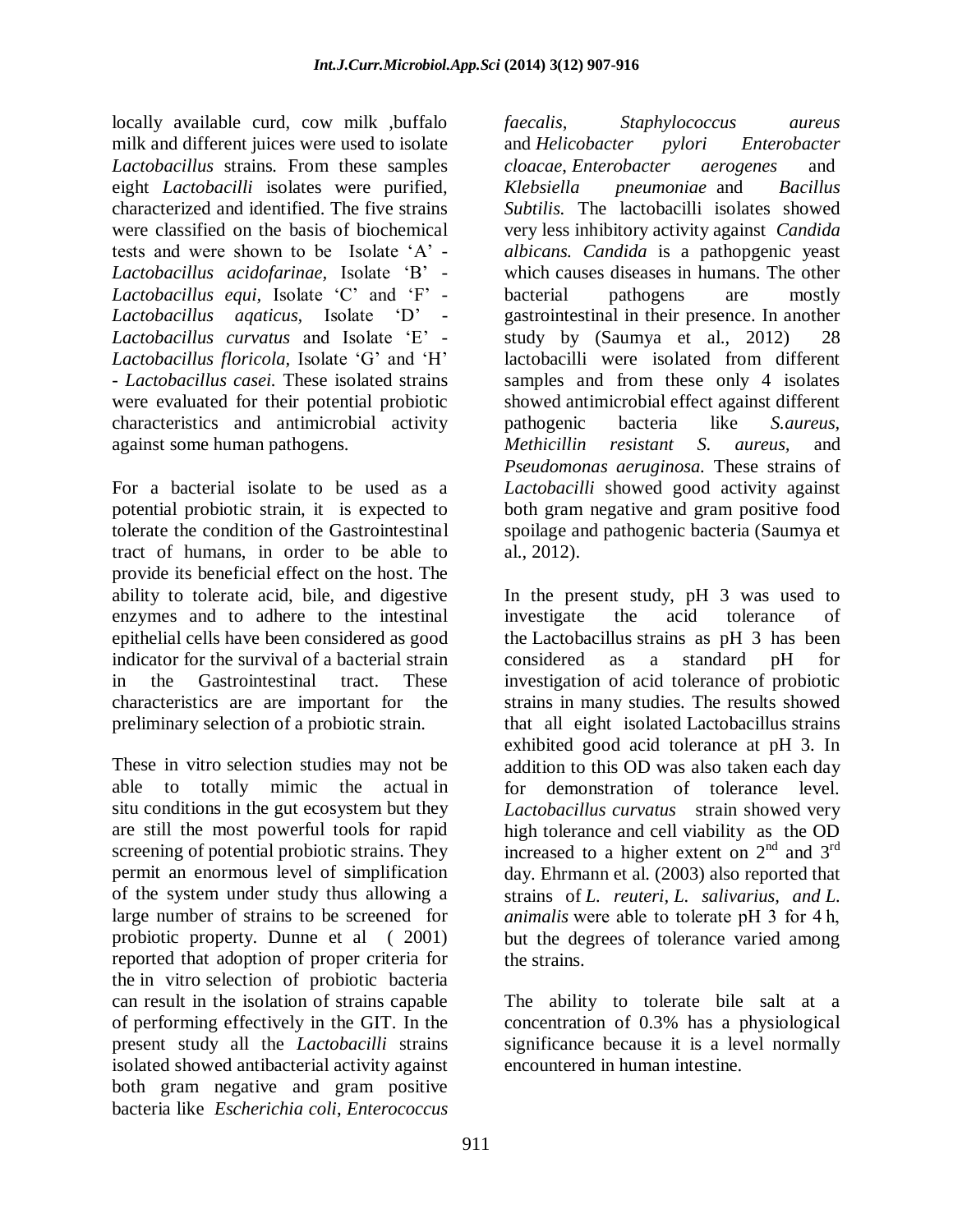| Name of samples | No. of samples used | <b>Bacterial Isolates</b> |
|-----------------|---------------------|---------------------------|
| <b>Cow Milk</b> | 10                  | 2(B, E)                   |
| Curd            | 10                  | 2 (C, D)                  |
| Goat milk       |                     | 1 (A)                     |
| Buffalo milk    |                     | 1 (G)                     |
| Pineapple juice |                     | (H                        |
| <b>Total</b>    | 30                  |                           |

# **Table.1 Isolation of** *Lactobacillus* **in different samples**

# **Table.2 Biochemical characterization of Bacterial Isolates**

|                         |                        | <b>Bacterial isolates</b> |                              |                                  |                              |                              |                          |                          |                          |
|-------------------------|------------------------|---------------------------|------------------------------|----------------------------------|------------------------------|------------------------------|--------------------------|--------------------------|--------------------------|
|                         | <b>Characteristics</b> | $\mathbf{A}$              | $\bf{B}$                     | $\mathbf C$                      | D                            | ${\bf E}$                    | $\mathbf{F}$             | G                        | $\mathbf H$              |
|                         | Catalase               | $\blacksquare$            | $\blacksquare$               |                                  | $\! + \!$                    | $+$                          | $^{+}$                   | $\ddot{}$                | $+$                      |
|                         | Indole test            | $\overline{\phantom{a}}$  | $\! + \!$                    | ÷,                               | ÷,                           | $\blacksquare$               | $\blacksquare$           | ä,                       | ä,                       |
|                         | MR test                | $\equiv$                  | $^{+}$                       | ÷,                               | ÷,                           | ä,                           | $\overline{a}$           | $\ddot{}$                | $+$                      |
|                         | VP test                | $\blacksquare$            | $^{+}$                       | $\overline{a}$                   | $\overline{\phantom{a}}$     | $\blacksquare$               | ä,                       | $\blacksquare$           | ä,                       |
| <b>Biochemical test</b> | Citrate utilization    | $\sim$                    | $+$                          | ÷,                               | $\overline{\phantom{a}}$     | $\blacksquare$               | $\overline{\phantom{a}}$ | $\ddot{}$                | $+$                      |
|                         | Starch hydrolysis test | $^{+}$                    | $^{+}$                       | $^{+}$                           | $^{+}$                       | $\ddot{}$                    | $^{+}$                   | $^{+}$                   | $\ddot{}$                |
|                         | Glycerol test          | $\Box$                    | $\overline{a}$               | ÷,                               | ÷,                           | $^{+}$                       | $\Box$                   | ä,                       | $\blacksquare$           |
|                         | Gelatin test           | $^{+}$                    | $^{+}$                       |                                  | $^{+}$                       | $^{+}$                       | $\boldsymbol{+}$         |                          |                          |
|                         | Casein test            | $^{+}$                    | $\ddot{}$                    | $+$                              | $+$                          | $\ddot{}$                    | $+$                      | $\! +$                   | $^{+}$                   |
|                         | <b>Urease</b> test     | $\ddot{}$                 | $\ddot{}$                    | $\ddot{}$                        | $\ddot{}$                    | $\boldsymbol{+}$             | $\qquad \qquad +$        |                          |                          |
|                         | Lactose                | $\overline{a}$            | $A + G$                      | $\overline{a}$                   |                              | $\overline{a}$               |                          | $\mathbf{A}$             | $\mathbf{A}$             |
|                         | Mannitol               | $A + G$                   | $A + G$                      | $A + G$                          | $A + G$                      | ÷,                           | $A + G$                  | $A + G$                  | $A + G$                  |
| Carbohydrate test       | Maltose                | $\mathbf{A}$              | $A + G$                      | $\mathrm{A} \text{+} \mathrm{G}$ | $\rm A{+}G$                  | $\qquad \qquad \blacksquare$ | $A + G$                  | $\boldsymbol{+}$         | $\boldsymbol{+}$         |
| (carbon source)         | Fructose               | $\equiv$                  | $A + G$                      | $\Box$                           | $\blacksquare$               | $A + G$                      | $\overline{\phantom{a}}$ |                          | $^{+}$                   |
|                         | Glucose                | $A + G$                   | $A + G$                      | $\frac{1}{2}$                    | Acid                         | $\mathbf{A}$                 | $\overline{\phantom{a}}$ | $\mathbf{A}$             | $\overline{A}$           |
|                         | Galactose              | $+$                       | $+$                          | $\overline{\phantom{a}}$         | $+$                          | $\overline{a}$               | $\overline{a}$           | $+$                      | $^{+}$                   |
|                         | Mellibiose             | $\Box$                    | $^{+}$                       | ÷,                               | $\bar{\phantom{a}}$          | ÷,                           | $\overline{a}$           | $\sim$                   | ÷.                       |
|                         | Sucrose                | $\equiv$                  | $\ddot{}$                    |                                  | $\boldsymbol{+}$             | $\Box$                       | $\qquad \qquad +$        | $\qquad \qquad +$        | $\qquad \qquad +$        |
|                         | Glycogen               | $\overline{\phantom{a}}$  | ÷,                           | $\overline{a}$                   | $\blacksquare$               | $\overline{\phantom{a}}$     | $\overline{a}$           | $\overline{a}$           | $\overline{\phantom{0}}$ |
|                         | Trehalose              | $\overline{a}$            | ÷                            | $^{+}$                           | $+/-$                        | ÷,                           | $^{+}$                   | $+$                      | $^{+}$                   |
|                         | Inositol               | $\blacksquare$            | $\blacksquare$               | ÷,                               | $\sim$                       | $\blacksquare$               | $\blacksquare$           | $\overline{a}$           | ÷.                       |
|                         | Gluconate              | $\qquad \qquad -$         | $\qquad \qquad \blacksquare$ | ÷,                               | $\qquad \qquad \blacksquare$ | $\blacksquare$               | $\blacksquare$           | $\! + \!$                | $\boldsymbol{+}$         |
|                         | Raffinose              | ÷,                        | $\ddot{}$                    | $\overline{\phantom{a}}$         | $\blacksquare$               | $\Box$                       | $\overline{\phantom{a}}$ | ÷,                       | ÷,                       |
|                         | Mannose                | $\frac{1}{2}$             | $+/-$                        | $\ddot{}$                        | $\ddot{}$                    | $\overline{a}$               | $^{+}$                   | $^{+}$                   | $^{+}$                   |
|                         | Arabinose              | $+/-$                     | $+/-$                        | $\overline{\phantom{a}}$         |                              | $\overline{\phantom{a}}$     | $\overline{a}$           |                          |                          |
|                         | Ribose                 | $\ddot{}$                 | $+/-$                        | ÷,                               | $^{+}$                       | $\overline{\phantom{a}}$     | $\overline{a}$           | $+$                      | $^{+}$                   |
|                         | Amygdalin              | $\overline{\phantom{a}}$  | $\overline{\phantom{a}}$     | $^{+}$                           | $+/-$                        | $\overline{\phantom{a}}$     | $^{+}$                   | $+$                      | $\! + \!$                |
|                         | Adonitol               | $\overline{\phantom{a}}$  | $\blacksquare$               | ÷,                               | ÷,                           | $\overline{\phantom{a}}$     | $\frac{1}{2}$            | $\overline{\phantom{a}}$ | $\blacksquare$           |
|                         | Arabitol               | $+/-$                     | $\frac{1}{2}$                | ÷,                               | $\blacksquare$               | $\equiv$                     | $\blacksquare$           | $\bar{\phantom{a}}$      | $\equiv$                 |
|                         | Cellobiose             | $\Box$                    | $\overline{\phantom{a}}$     |                                  | $+/-$                        | $\frac{1}{2}$                | $^{+}$                   | $^{+}$                   | $\! + \!$                |
|                         | Fucose                 | $\overline{\phantom{a}}$  | ÷,                           | ÷,                               | $\overline{\phantom{a}}$     | ÷,                           | $\blacksquare$           | $\overline{\phantom{a}}$ | ÷,                       |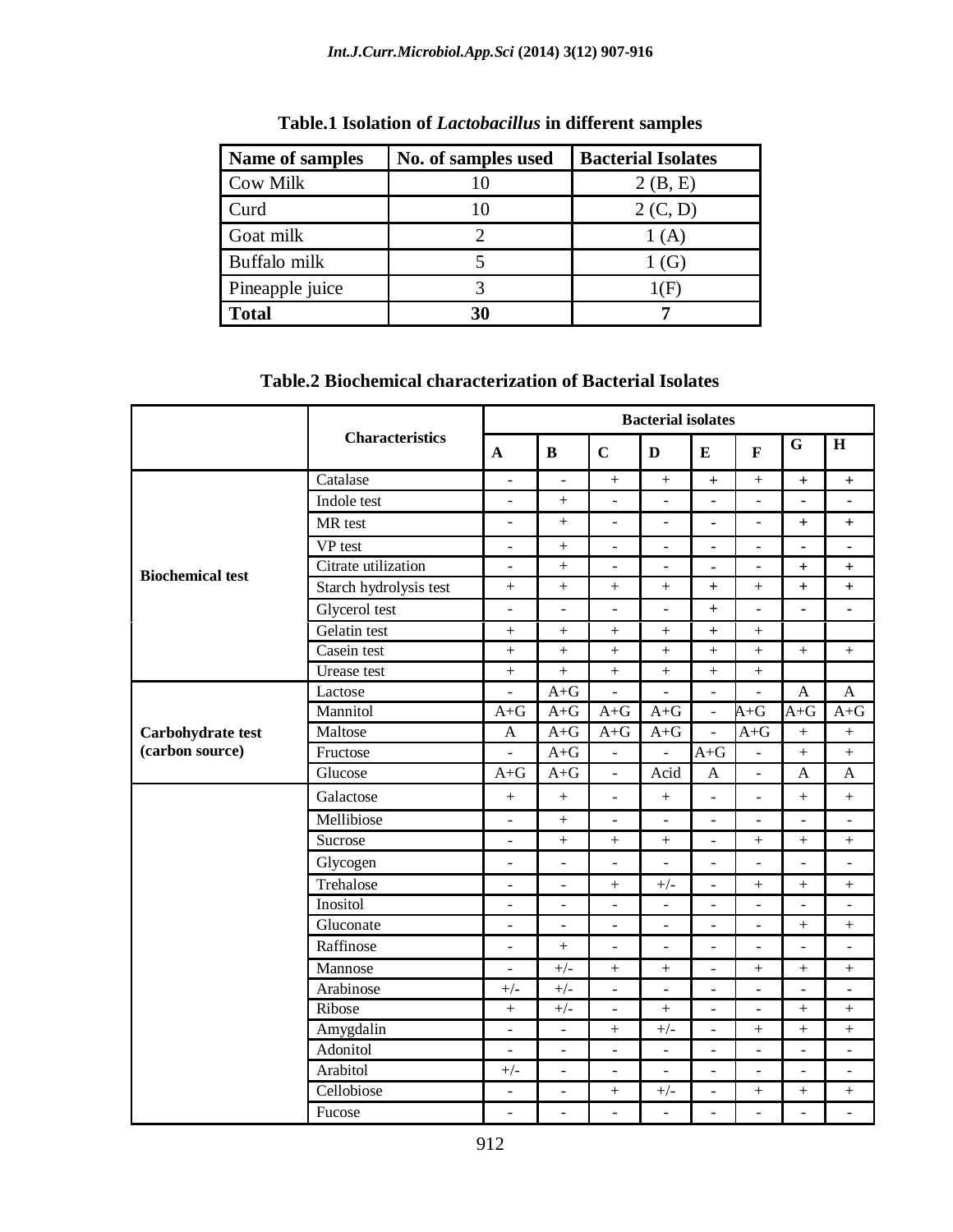| Table.3 Zone of Inhibition (in mm) shown by the isolated <i>Lactobacilli</i> isolates against |
|-----------------------------------------------------------------------------------------------|
| different gastrointestinal pathogens                                                          |

| Zone of Inhibition (in mm) against pathogenic bacteria |            |                 |              |                             |                |               |                  |                       |                     |
|--------------------------------------------------------|------------|-----------------|--------------|-----------------------------|----------------|---------------|------------------|-----------------------|---------------------|
| Pathogenic strains                                     | E.<br>coli | E.<br>aerogenes | S.<br>aureus | <b>Bacillus</b><br>subtilis | E.<br>faecalis | E.<br>cloacae | K.<br>pneumoniae | Heliobacter<br>pylori | Candida<br>albicans |
| Lactobacilli<br>strains                                |            |                 |              |                             |                |               |                  |                       |                     |
| $(A)$ <i>L. acidofarinae</i>                           | 29         | 16              | 26           | 19                          | 22             | 24            | 21               | 17                    | 18                  |
| $(B)$ <i>L.equi</i>                                    | 23         | 17              | 19           | 18                          | 12             | 13            | 09               | 14                    | 10                  |
| $(C)$ L. agaticus I                                    | 23         | 25              | 20           | 28                          |                | 18            | 20               | 17                    | 06                  |
| $(D)$ <i>L.curvatus</i>                                | 21         | 25              | 19           | 16                          | 14             | 13            | 14               | 13                    | 17                  |
| $(E)$ <i>L.floricola</i>                               | 27         | 18              | 21           | 22                          | 13             | 24            | 22               | 10                    |                     |
| $(F)$ L. aquaticus II                                  | 28         | 20              | 22           | 27                          | 13             | 24            | 24               | 15                    |                     |
| $(G)$ L. casei                                         | 27         | 25              | 10           | 06                          | 09             | 22            | 23               | 23                    |                     |
| $(H)$ L. casei II                                      | 20         | 23              | -            | 08                          | 18             | 25            | 20               | 16                    | 18                  |

# **Table.4 Growth OD of the Lactobacilli isolates at pH 3 on different days**

| S.No.          | <b>Bacterial</b><br>isolates | Day one<br>O.D. | Day two<br><b>O.D.</b> | Day three<br><b>O.D.</b> | Day four<br><b>O.D.</b> | Day five<br><b>O.D.</b> |
|----------------|------------------------------|-----------------|------------------------|--------------------------|-------------------------|-------------------------|
|                | A                            | .376            | .583                   | .599                     | 1.695                   | 1.507                   |
| $\overline{2}$ | B                            | .389            | .769                   | .967                     | 1.786                   | 1.246                   |
| 3              | $\mathcal{C}$                | .391            | .560                   | .944                     | 1.807                   | 1.383                   |
| $\overline{4}$ | D                            | .405            | .620                   | 1.534                    | 1.640                   | 1.451                   |
| 5              | E                            | .405            | .640                   | .699                     | 1.503                   | 1.300                   |
| 6              | $\mathbf{F}$                 | .350            | .560                   | .96                      | 1.44                    | 1.05                    |
| 7              | G                            | .380            | .70                    | 1.60                     | 1.9                     | 1.70                    |
| 8              | H                            | .340            | .65                    | 1.4                      | 1.75                    | 1.55                    |

#### **Table.5 Growth of** *Lactobacilli* **isolates at different NaCl concentrations**

| <b>Bacterial isolates</b> | <b>Different Salt Concentration</b> |       |      |  |  |  |  |
|---------------------------|-------------------------------------|-------|------|--|--|--|--|
|                           | 2%                                  | 4%    | 6.5% |  |  |  |  |
|                           | $+++$                               | $+++$ |      |  |  |  |  |
| R                         | $+++$                               | $+++$ |      |  |  |  |  |
|                           | $++$                                | $++$  |      |  |  |  |  |
|                           | $++$                                | $++$  |      |  |  |  |  |
|                           | $++$                                | $++$  |      |  |  |  |  |
|                           | $+++$                               | $++$  |      |  |  |  |  |
|                           | $+++$                               | $++$  |      |  |  |  |  |
|                           | $+++$                               | $++$  |      |  |  |  |  |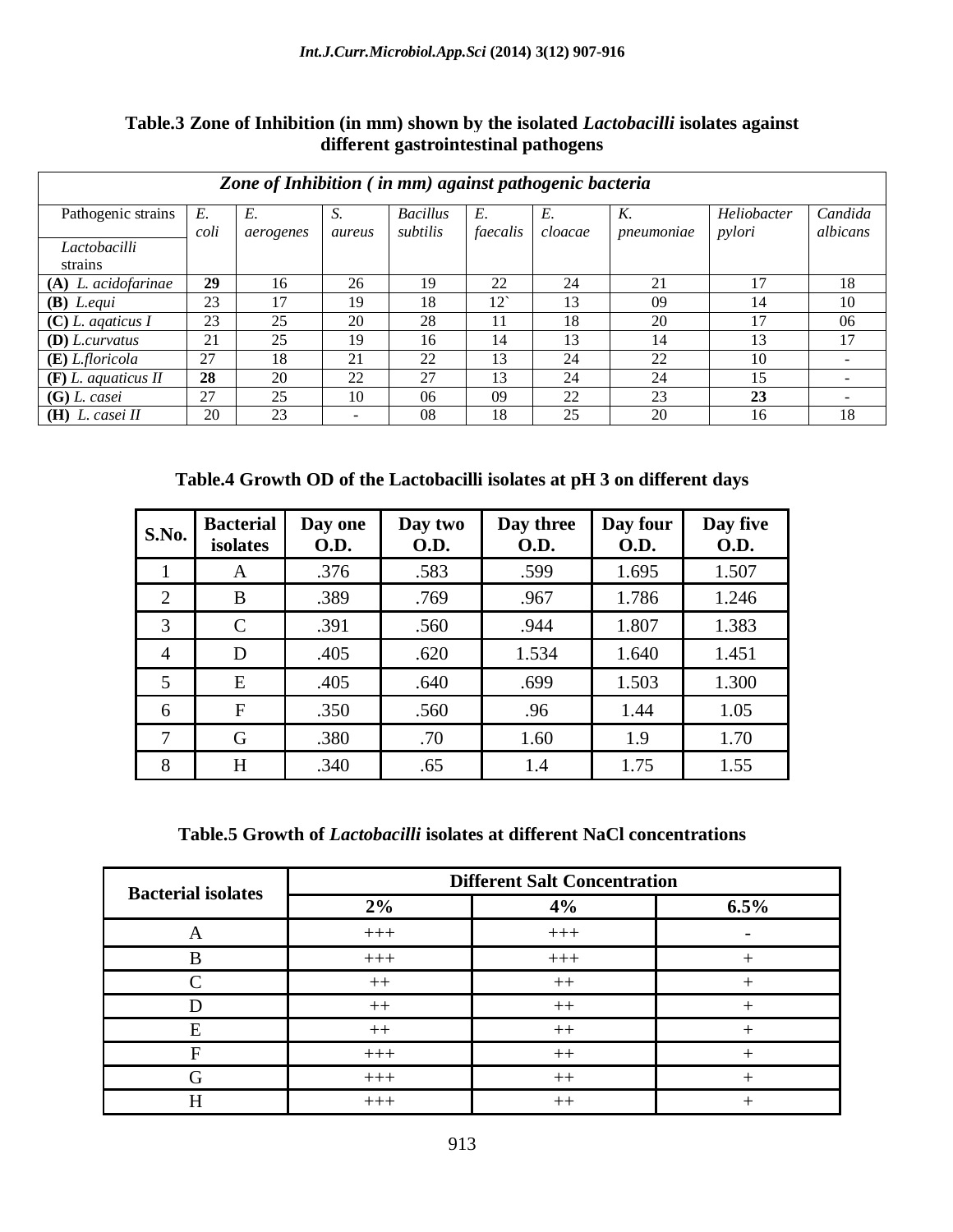

**Figure.1 Growth curve of all the Lactobacilli isolates at pH 3**

**Figure.2** Comparative study of curdling of milk by different isolates



Gilliland et al. (1997) have also reported that the normal concentration of bile salt in human small intestine is 0.3% (w/v), but some studies have suggested that bile concentration is variable and unpredictable, changing according to diet composition and in a close relationship with the secretion of pancreatic enzymes.. Thus, in the present study, 0.3% bile concentration was used for studying the survival of Lactobacilli isolates. All eight

isolated Lactobacillus strains showed good bile tolerance at this concentration of bile salt.

The assessment of susceptibility of bacterial strains to antibiotics, showed that most of the bacterial isolates showed susceptibility towards the antibiotics: tetracycline, streptomycin, ampicillin, gentamycin, oflaxacillin, angifix, ceferoxime, penicillin and amoxicillin.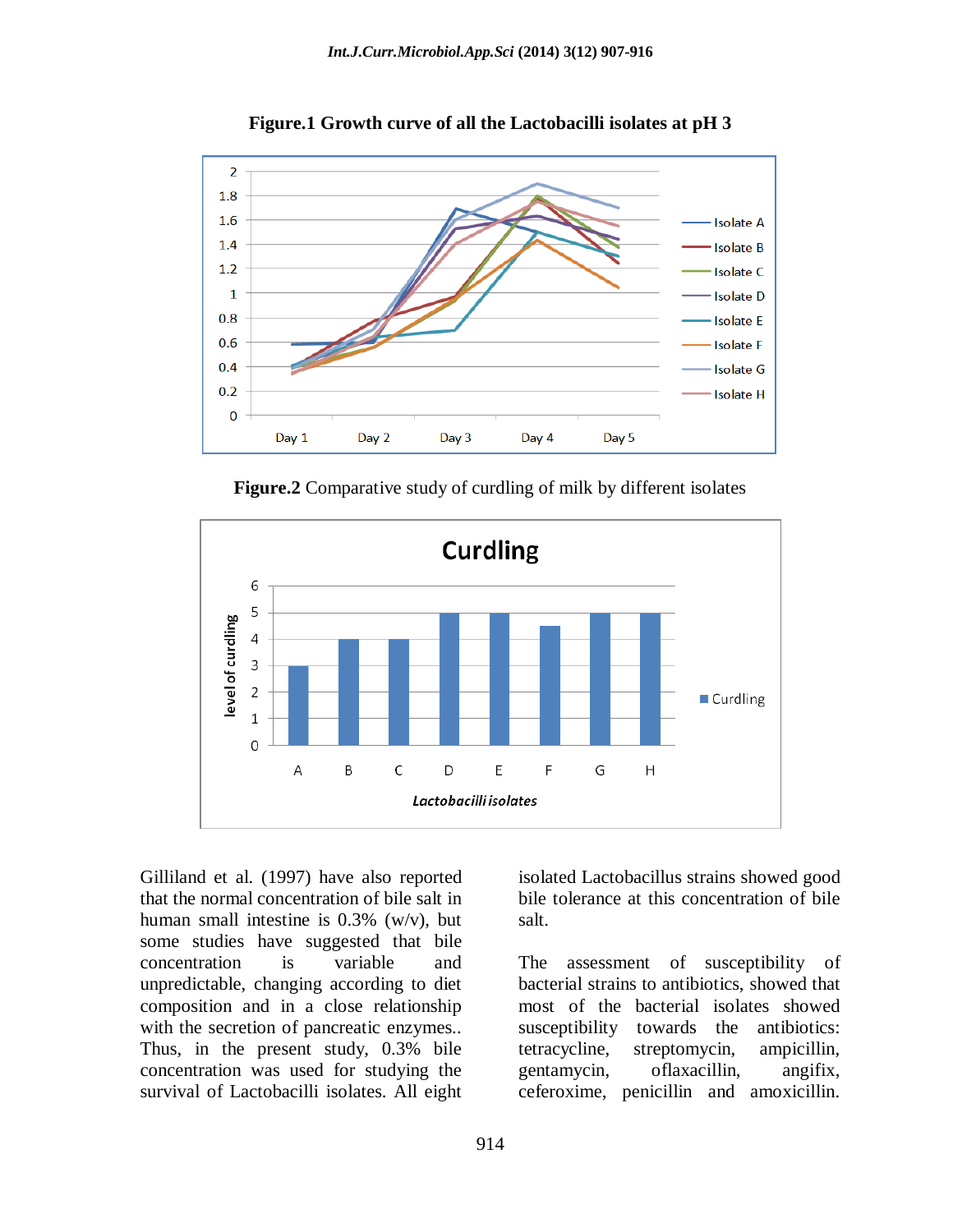Apart from these *Lactobacillus curvatus*  and *Lactobacillus floricola* showed resistanceagainst cephalexime and *Lactobacillus aqaticus* and *Lactobacillus curvatus* showed resistance against roxythromycin only.

Antimicrobial activity against pathogens is another important attribute to be considered in the selection of potential probiotic strains for maintaining a healthy microbial balance in the GIT. In the present study, all eight isolated *Lactobacillus* strains showed antagonistic activity against all the 9 test pathogens, which are pathogenic to humans. The antagonistic activity has mostly been attributed to the production of antimicrobial substances or metabolites such as organic acids, hydrogen peroxide, acetoin, carbon dioxide, reuterin, reutericyclin, and bacteriocins by the probiotic strains. This activity, together with the mechanism of competitive exclusion, in which probiotic strains compete with pathogens for nutrients and attachment sites, would prevent colonization of the intestine by pathogens. Among the antimicrobial substances, organic acids (especially lactic and acetic acids), hydrogen peroxide, and bacteriocins are the most common antimicrobial substances that have been reported to be produced by probiotic strains. Jin (2003) & Shokryazdan ( 2014) had also found that the inhibitory effects of 12 Lactobacillus strains on pathogenic *Salmonella* and *E.coli* were due to their production of organic acids and bacteriocins.

The results of this in vitro study indicated that all eight Lactobacillus strains were able to survive in the GIT and attached to the epithelial cells, while none of them was antibiotic resistant. Since all

eight *Lactobacillus* strains showed strong antagonistic activities against a wide range of pathogens to humans, they could be considered as good potential probiotic candidates for treatment and prevention of infections. They should be studied further as biotherapeutic agents for treatments of specific disease conditions. The strains should also be investigated further for other probiotic bioactivities that have human health benefits.

# **References**

- Aattouri N., Bouras M., Tome D., Marcos A. and Lemonnier D. (2002), Oral ingestion of lactic acid bacteria by rat's increases lymphocytic proliferation and interferon γ production. British Journal of Nutrition 87, 367 – 373.
- Dunne, C., Murphy, L., Flynn, S., O'Mahony, L., O'Halloran, S., Feeney, M., Morrissey, D., Thornton, G., Fitzgerald, G., Daly, C., Kiely, B., Quigley, E. M. M., O'Sullivan, G. C., Shanahan, F. and Kevin, J. (1999). Probiotics: from myth to reality. Demonstration of functionality in animal models of disease and in human clinical trials. Antonie van Leeuwenhoek,76,279-292.
- Ehrmann, M. A., Muller, M. R. & Vogel, R. F. (2003). Molecular analysis of sourdough reveals Lactobacillus mindensis sp. nov. Int J Syst Evol Microbiol 53 , 7–13.
- Gilliland, S.E. (1987) Importance of bile tolerance in Lactobacilli used as dietary adjunct. In Biotechnology in the Feed Industry ed. Lyons, T.P. pp. 149–155. Kentucky, USA : Allech Feed Co
- Holt J. G., Bergey, D. H. and Krieg, N .R. (1984), Bergey's Manual of Systematic Bacteriology, Volume 2,